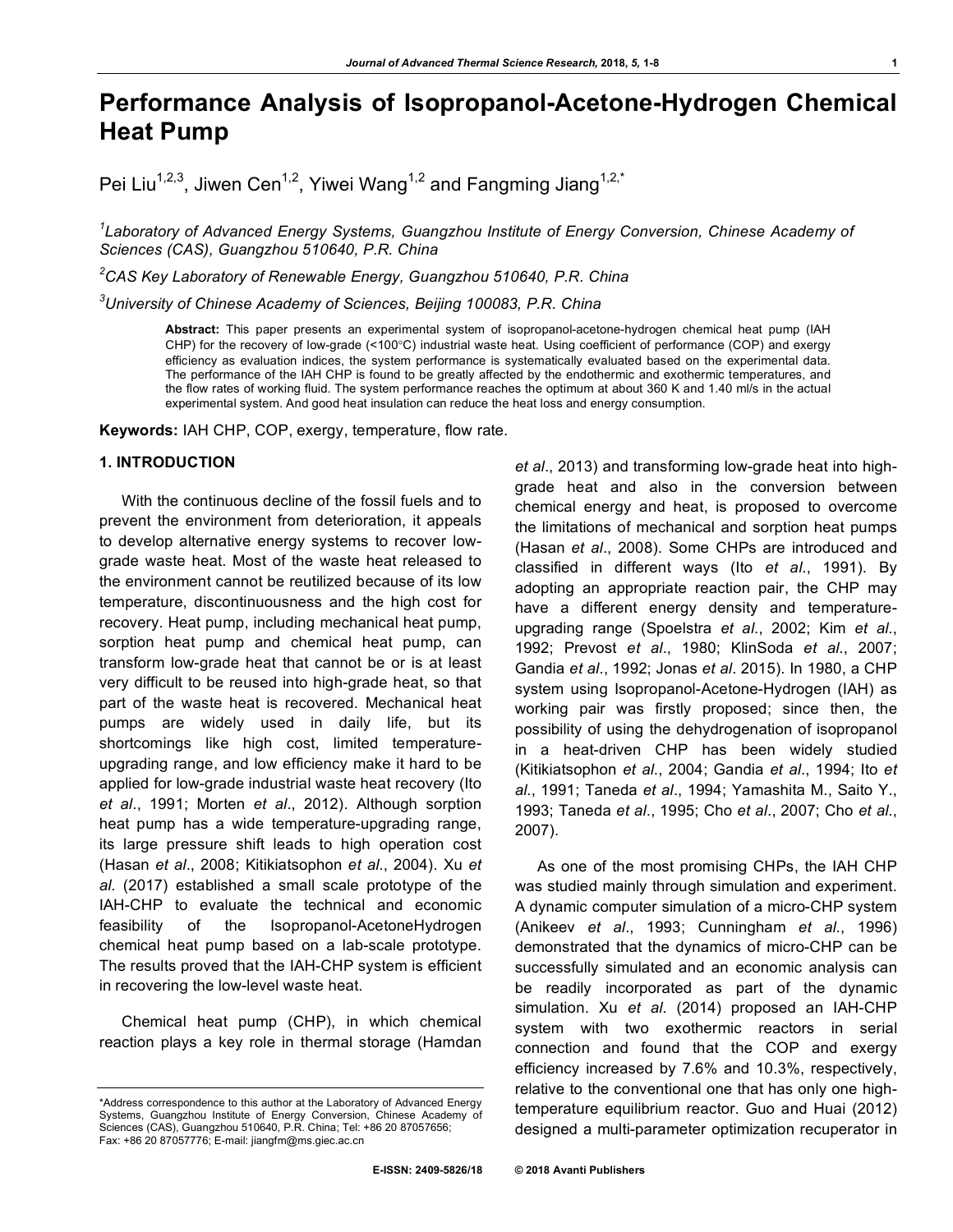an IAH CHP system based on the entransy dissipation theory; they believed that the optimization design approach of heat exchanger based on entransy dissipation theory was very effective at both component and system levels. Xin *et al*. (2013) proposed a reactive distillation column for liquid phase dehydrogenation of isopropanol, and found that the liquid phase dehydrogenation of isopropanol using reactive distillation needed less energy and was much more efficient.

The performance of the IAH CHP was found to be greatly affected by some parameters. The increase of reflux ratio, exothermic reaction temperature and endothermic reaction temperature leads to the decrease of enthalpy efficiency and exergy efficiency of IAH heat pump. (Guo *et al*., 2014; Xin *et al*., 2014) Theoretical analysis and experimental study of IAH CHP system are of paramount importance to the industrial use of IAH CHP. Comparison of the effects of ultrasound and mechanical agitation on the isopropanol dehydrogenation was investigated (Xu *et al*., 2015), the results indicated that the superiority of the IAH-CHP system with ultrasound was present even if more than 50% of the power of the ultrasound equipment was lost.

Nevertheless, previous studies of IAH CHP mainly focused on the dehydrogenation of isopropanol and hydrogenation of acetone by either simulation or experiment. In this paper, we conduct a comprehensive analysis of the system operating performance. In order to get the optimal operation conditions, we build an experimental system with a newly designed reactive distillation column and an exothermic reactor. Based on the experimental results, we propose some principles for the design and optimum operation of IAH CHP.

## **2. IAH CHP SYSTEM**

A schematic of the IAH CHP experimental system is shown in Figure **1**. The test rig mainly consists of seven sections, including an endothermic reactor, a distillation column, a pre-heater, an exothermic reactor, a regenerator, a pump and data acquisition system. The endothermic reactor is a tank using an electric heater with a temperature controller to mimic the waste heat. The regenerator is a shell-and-tube heat exchanger. Raney nickel catalyst is filled in the reactors and distillation column to accelerate the reaction. All the components and line are made of stainless-steel and insulated to reduce the heat loss.



**Figure 1:** Schematic of the IAH CHP and the data acquisition system. P: pressure sensor, T: thermocouple, V: flow meter, W: voltage & current meter.

Prevost and Bugarel (1980) proposed that the dehydrogenation of isopropanol and hydrogenation reaction of acetone as follows:

$$
(CH3)2 CHOH(l) \rightarrow (CH3)2 CO(g) + H2(g)
$$
  
\n
$$
\Delta H_L = 100.4kJ \cdot mol^{-1}
$$
 (1)

$$
(CH3)2 CHOH(l) \rightarrow (CH3)2 CHOH(g)
$$
  
\n
$$
\Delta H = 45.4kJ \cdot mol^{-1}
$$
 (2)

$$
(CH3)2 CO(g) + H2(g) \rightarrow (CH3)2 CHOH(g)
$$
  
\n
$$
\Delta HH = -55.0 kJ \cdot mol^{-1}
$$
\n(3)

where ΔH<sub>L</sub> represents the endothermic reaction enthalpy.

The dehydrogenation of isopropanol takes place in the endothermic reactor and absorbs heat at temperature  $T_L$  to yield acetone and hydrogen. The products including acetone, hydrogen and unreacted isopropanol, are fed into the distillation column in which isopropanol is separated and fed back to the endothermic reactor. The mixture of acetone and hydrogen flows to the regenerator and the exothermic reactor after being heated up to the reaction temperature in the pre-heater which only works when the system starts.

The hydrogenation of acetone takes place in exothermic reactor at temperature  $T_H$  and releases heat. The product isopropanol is then introduced to the regenerator and subsequently pumped back to the endothermic reactor to close a cycle.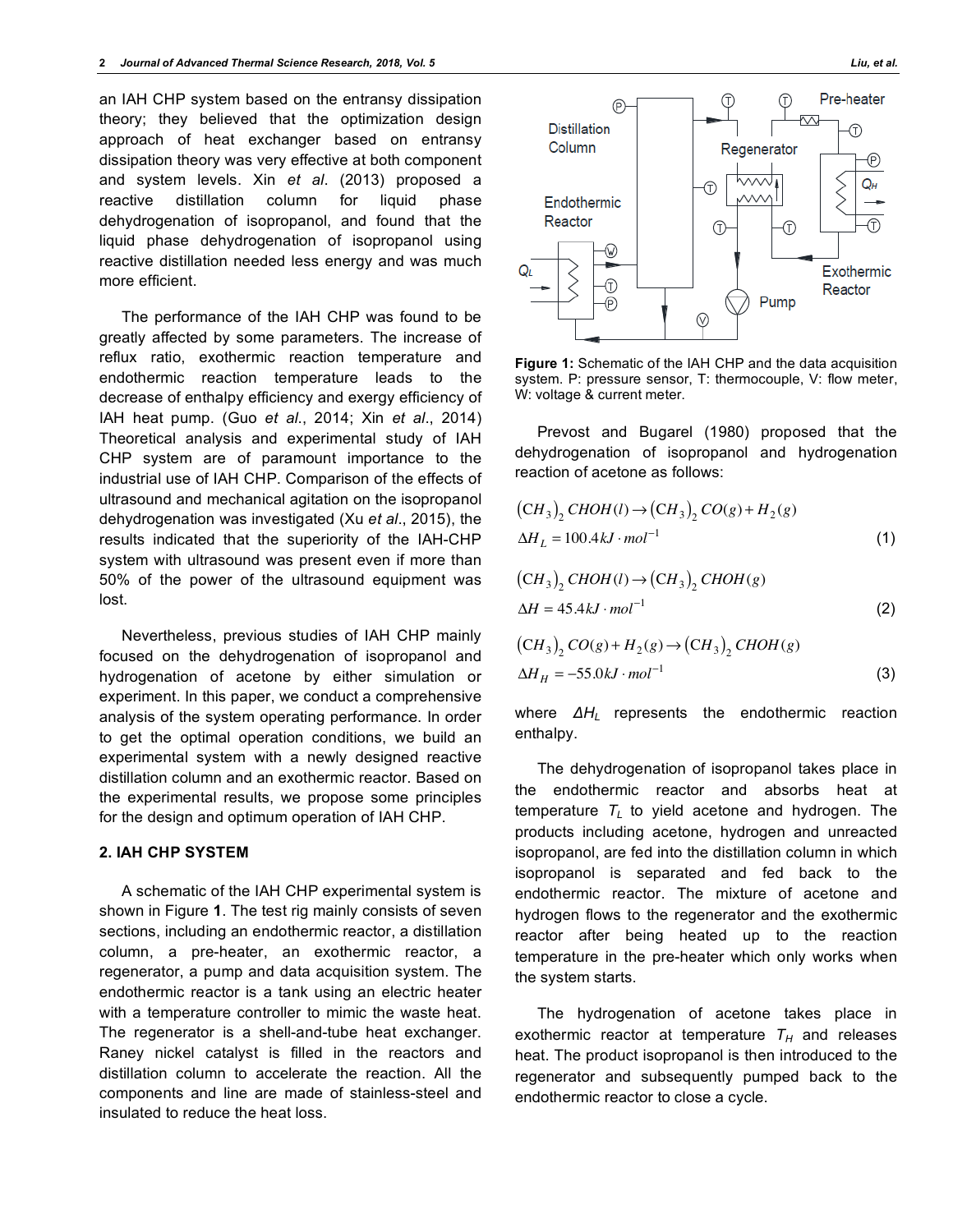## **3. FIDELITY ANALYSIS**

The IAH CHP system was instrumented to measure the parameters of interest to evaluate the performance, such as temperature, pressure, and flow rate; locations of the monitoring points are shown in Figure **1**. Temperature is measured with K-type thermocouples with an accuracy of ±0.5 K. There are 9 temperature monitoring points in total, positioned in the endothermic and exothermic reactor, at the inlet and outlet of the regenerator and the pre-heater, on the surface of the column, endothermic and exothermic reactor, and the environment, respectively. The energy consumed by the electric heater and pump is measured with the electrical voltage and current meter with an accuracy of 0.5%. The pressure in the endothermic reactor, distillation column and the exothermic reactor is measured with pressure sensors with an accuracy of 0.5%. The flow rate is measured with a flow meter with an accuracy of 4.0%. And two sampling holes are set for chromatographic analysis at the inlet and outlet of the exothermic reactor.

And the components used in the system were shown in the Table **1**:

#### **Table 1: System Components Parameters (Exemplified with the Endothermic Temperature 85**℃ **and Flow Rate 1.47ml/s)**

| Component                    | <b>Energy Flow</b>                                                                   | <b>Fidelity</b><br>% | <b>Efficiency</b><br>% |
|------------------------------|--------------------------------------------------------------------------------------|----------------------|------------------------|
| Endothermic<br>reactor<br>╥╥ | Input: $Q_{in} = U \cdot I$<br>Output:<br>$Q_{out} = Q_c + h \cdot A \cdot \Delta T$ | 90.75                | 82.9                   |
| Regenerator                  | Input: $Q_{in} = Q_c$<br>Output:<br>$Q_{out} = Q_C + h \cdot A \cdot \Delta T$       | 94.55                | 78.6                   |

| Exothermic reactor | Input: $Q_{in} = Q_c$<br>Output:<br>$Q_{out} = Q_C + h \cdot A \cdot \Delta T$                | 93.3 |
|--------------------|-----------------------------------------------------------------------------------------------|------|
| Pump               | Input:<br>$Q_{in} = U \cdot I + Q_C$<br>Output:<br>$Q_{out} = E_H + h \cdot A \cdot \Delta T$ | 98.2 |

Using the Coleman and Steele method (Coleman *et al*., 1989) and the ANSI/ASME standard (ANSI/ASME, 1986), we can obtain the measurement error of the COP and exergy. The relative uncertainty of COP and exergy are calculated as 8.36% and 6.52%, respectively.

Taking the fidelity of the endothermic reactor as an example, the energy flow is shown as Figure **2**. The energy input into the component is supplied by the electric heater. The energy output includes the heat loss through the surface and the chemical energy from the dehydrogenation. The energy absorbed and released can be obtained as follows:

$$
Q_{in} = U \cdot I \tag{4}
$$

$$
Q_{out} = Q_C + h \cdot A \cdot \Delta T \tag{5}
$$

$$
Q_C = v \cdot w \cdot \Delta H_L \tag{6}
$$



**Figure 2:** Energy flow of component (exemplified with endothermic reactor).

Here, *U* and *I* represent the voltage and current, respectively; *h* represents the heat transfer coefficient; *A* represents the heat transfer area; *ΔT* represents the temperature difference;  $Q_C$  represents the chemical energy that was absorbed in the reaction, and *v* and *w* represent the flow rate and content, respectively.

With the meteorological chromatographic analysis we get that the fidelity is 90.75%. So we think that the result of the experiment is reliable. Similarly, the other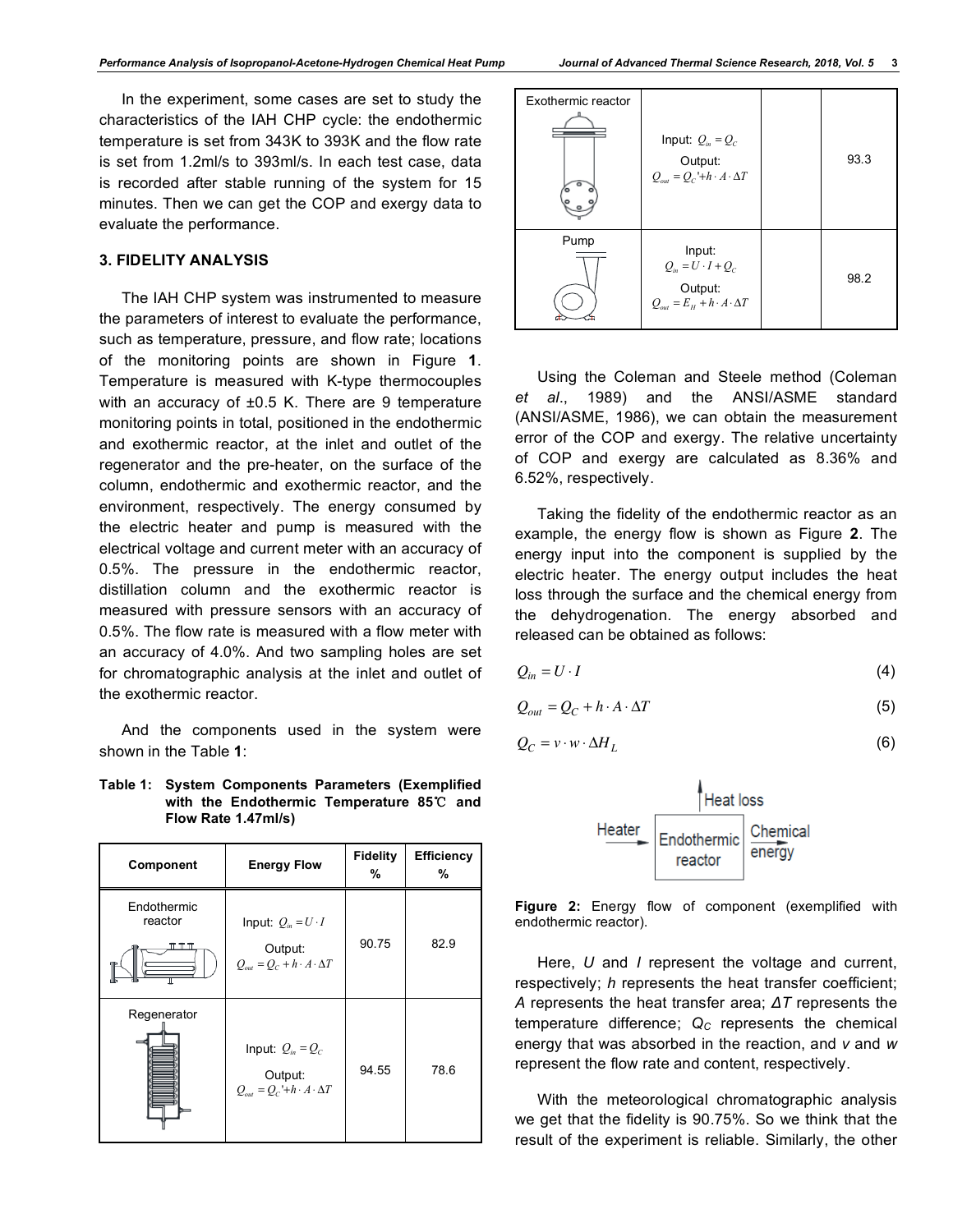components' system fidelity can be obtained and are shown in Table **1**.

## **4. THERMODYNAMIC ANALYSIS**

In this study, the following assumptions were handled in the energy and exergy analysis (Acar *et al*., 2017):

- 1. Steady state conditions were taken into account for all the components,
- 2. Pressure losses in the pipelines were neglected, and the heat loss is not considered.
- 3. Enthalpy of liquid is a function of temperature only, independent on the pressure.
- 4. Different phases in the fluid are always in phaseequilibrium state
- 5. No side reaction and other productions in the reaction.
- 6. The catalytic effect does not change during the life cycle.
- 7. The purity of the rectification is 100%.
- 8. The reference state is 101.325 kPa, and 298.15 K.

Under these assumptions, the governing energy equations for IAH CHP were obtained as follows.

Heat absorbed:

$$
Q_L = \Delta H_L + \Delta H_{\nu Acl} + \Delta H_{\nu Isl} [y_I / (1 - y_I)] \tag{7}
$$

where *Q<sub>L</sub>* represents the waste heat,  $ΔH<sub>rd</sub>$  represents the reaction heat,  $ΔH<sub>vAcl</sub>$  represents vaporization heat of acetone, ΔH<sub>vIsI</sub> represents vaporization heat of unreacted isopropanol and  $y_1$  represents the isopropanol content.

Heat released:

$$
Q_H = v \cdot \alpha_H \cdot \Delta H_H \tag{8}
$$

where  $Q_H$  represents the heat released,  $v$  represents the flow rate of the acetone,  $\alpha_H$  represents the reaction rate of the hydrogenation, and  $ΔH<sub>H</sub>$  represents the reaction heat.

The coefficient of performance (COP) can be expressed as:

$$
COP = \frac{Q_H}{Q_L + W_t} = \frac{\Delta H_H}{\Delta H_L + \Delta H_{\text{vad}} + \Delta H_{\text{visl}}[y_I / (1 - y_I)] + W_t}
$$
(9)

where  $W_t$  represents the energy consumed by the pump can be got from the power meter.

Exergy  $(E_X)$  represents the amount of energy present in a system that is available for useful work. Exergy efficiency (*η*) is used to evaluate the efficiency of a process by taking the second law of thermodynamics into account.

The exergy is defined as:

$$
E_{X,Q} = \left(1 - \frac{T_0}{T}\right) \cdot \delta Q \tag{10}
$$

$$
\eta = \frac{E_{X,out}}{E_{X,in}} = \frac{\left(1 - \frac{T_0}{T_H}\right) \cdot \delta Q_H}{\left(1 - \frac{T_0}{T_L}\right) \cdot \delta Q_L + W}
$$
(11)

where  $T_0$  represents the environmental temperature.

And the parameters of different state can be obtained as follows.

Vaporization heat of isopropanol or acetone:

$$
\Delta H_{v2} = \Delta H_{v1} [(1 - T_2/T_{cr})/(1 - T_1/T_{cr})]^n
$$
\n(12)

n=0.380 for acetone, n=0.405 for isopropanol:

| $T\left({}^oC\right)$ | $\Delta H_{\nu Acl}$ | $\Delta H_{vIsl}$ | $T_{cr}(K)$ |
|-----------------------|----------------------|-------------------|-------------|
| 56.4                  | 29.10                |                   | IP: 508.3   |
| 25.0                  | 30.99                | 45.39             | Acce: 508.1 |
| 82.4                  |                      | 39.85             |             |

Specific heat of isopropanol and acetone in liquid phase:

$$
C_{P(iP)} = 500.641 - 3.756T + 1.2 * 10^{-2}T^{2} - 1.067 * 10^{-5}T^{3}
$$
(13)

$$
C_{P(AC)} = 231.767 - 1.159T + 0.4 * 10^{-2}T^{2} - 3.2 * 10^{-6}T^{3}
$$
(14)

Specific heat of isopropanol and acetone in gas phase:

$$
C_{P(iP)} = 32.43 + 1.885 * 10^{-1}T + 6.406 * 10^{-5}T^2 - 9.261 * 10^{-8}T^3
$$
 (15)

$$
C_{P(AC)} = 6.301 + 2.606 * 10^{-1}T - 1.253 * 10^{-4}T^{2} - 2.038 * 10^{-8}T^{3}
$$
 (16)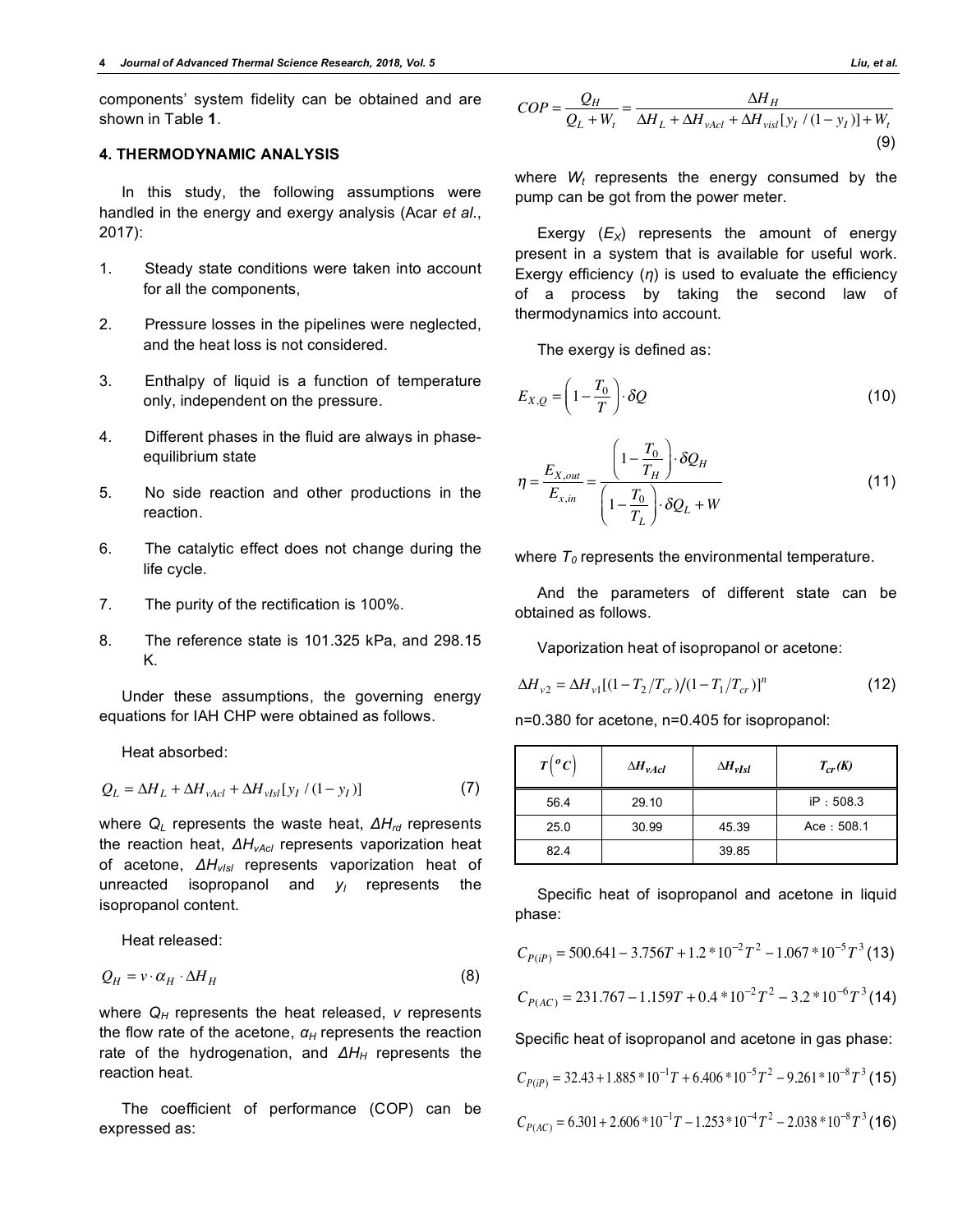$$
C_{P(H)} = 27.14 + 9.274 * 10^{-3}T - 1.381 * 10^{-5}T^2 + 7.645 * 10^{-9}T
$$
 (17)

The reaction heat calculated by the temperature as the parameter:

$$
\Delta H_L = 82261.638 - 241.734T + 1.30314 * T^2
$$
  
-2.6713 \* 10<sup>-3</sup>T<sup>3</sup> + 1.866941 \* 10<sup>-6</sup>T<sup>4</sup> (18)

$$
\Delta H_H = -53139.911 - 1.011T - 4.0687^*
$$
  

$$
10^{-2}T^2 + 6.7723^* 10^{-5}T^3 - 3.015875^* 10^{-8}T^4
$$
 (19)

#### **5. RESULTS AND DISCUSSION**

At a given running condition, we studied the heat production, COP and exergy efficiency as a function of  $T_L$ ,  $T_H$  and *v*.

Firstly, the relationship between temperature and COP, also between temperature and exergy efficiency



**Figure 3:** COP with various endothermic temperatures.



**Figure 4:** Exergy efficiency with various endothermic temperatures.

were calculated, as shown in Figures **3** and **4**. Then some experiments were carried out to compare the actual results with the theoretical analysis. At a given endothermic temperature or flow rate, the influences of exothermic temperature and flow rate on heat production, COP and exergy efficiency were studied respectively and the variations are shown in Figures **5-8**.

As shown in Figure **3**, COP decreases as the endothermic reaction and exothermic reaction temperature increases. The cause is not only the effect of temperature on reaction rate, but also the changes of the pressure. The higher the endothermic temperature, the larger the isopropanol vapor enthalpy is and the higher the vapor pressure is. The vapor in the endothermic reactor consumes more energy from the heater as the pressure increases. And also higher endothermic temperature drives more mixture into the distillation column including the unreacted isopropanol. The increased uncreated isopropanol absorbs the heat but no dehydrogenation to convert the energy. All these lead to larger  $Q_L$ ; therefore, the COP decreases. But in the subsequent experimental analysis, the variations are different from which are shown in Figures **5** and **6**. As the endothermic temperature increases, exothermic temperature, heat production, COP and exergy efficiency all increase and reach the maximum when the endothermic temperature is about 360K, then decrease as the endothermic temperature further increases. The main reason for this difference is the distillation column in the experimental system. There is a decrease of temperature due to the heat loss from the distillation column, which is not considered in numerical calculations. Endothermic reactions take



**Figure 5:** Exothermic temperature and heat production with various endothermic temperatures.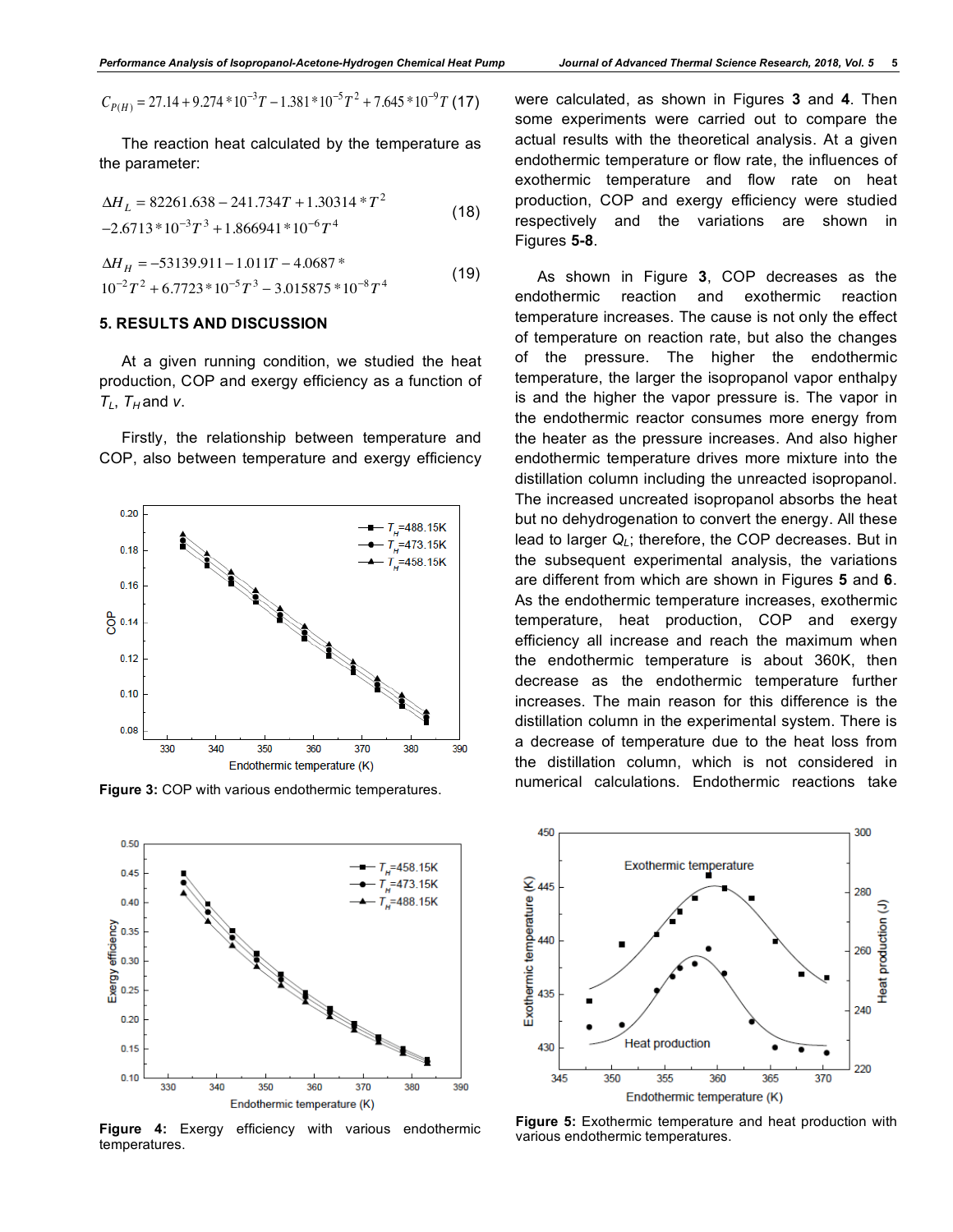

**Figure 6:** COP and exergy efficiency with various endothermic temperatures.

place mainly at 353K, but the temperature in the distillation column is lower than that in the endothermic reactor. It needs more heat to keep the separation efficiency. So the exothermic temperature, heat production and COP increases before the temperature rises to 360K. When  $T_L$  is above 360K, the temperature in the distillation column is above the boiling point of isopropanol. The vapor pressure and isopropanol increases with the increase of  $T_L$  which leads to larger *QL* and lower COP. Therefore, the higher the temperature, the lower the COP, the exothermic temperature and the heat production is.

Figures **7** and **8** display the influence of flow rate at a given endothermic temperature. It has a very similar effect to the influence of endothermic temperature as discussed above. The exothermic temperature, heat production, COP and exergy efficiency all reach the



**Figure 7:** Exothermic temperature and heat production with various flow rates.

maximum point at a flow rate of 1.4 ml/s. The flow rate increases by adjusting heating power and the pressure of the distillation column. Under the condition of keeping the purity of the production, the endothermic temperature, exothermic temperature, heat production, COP and exergy efficiency would increase with the flow rate. But in the actual experiment process, the purity would decrease after the flow rate reaches about 1.40 ml/s. With the decrease of the purity, more isopropanol flows to the exothermic reactor and consumes more energy, leading to lower  $Q_H$ . Therefore, the exothermic temperature, heat production, COP and exergy efficiency would decrease with the flow rate.

#### **CONCLUSIONS**

Based on the experiment results and earlier discussion, the following conclusions can be drawn from this study:



Figure 8: COP and exergy efficiency with various flow rates.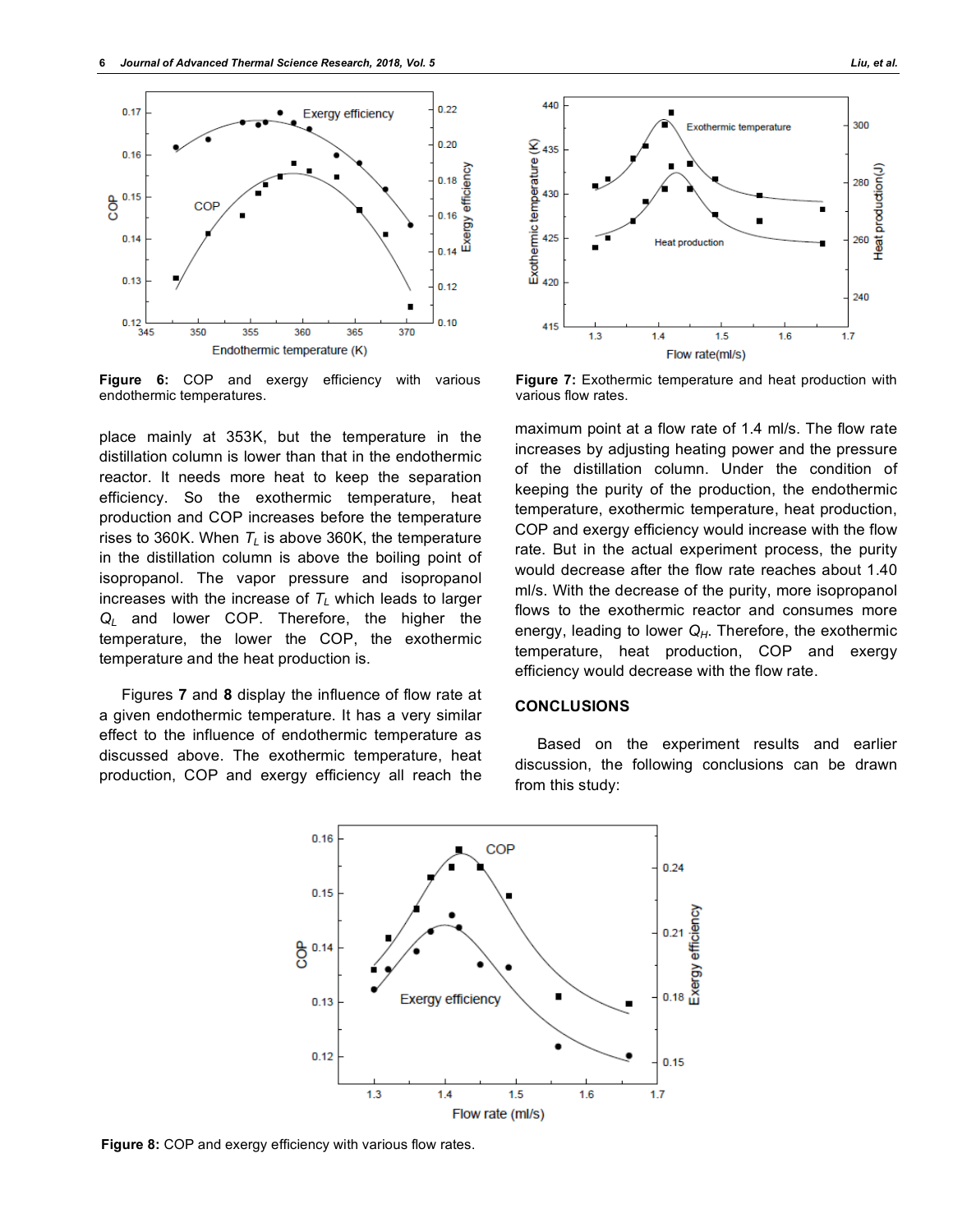- 1. The endothermic temperature and flow rate has significant effects on hydrogen production and the separation of isopropanol. The system performance reaches the optimum at temperature of about 360 K and flow rate of 1.40 ml/s in the actual experimental system.
- 2. The design and heat insulation of the distillation column is important to the performance of the system. A better design leads to a higher reaction rate and better separation of isopropanol. Good heat insulation can reduce the heat loss and energy consumption.

#### **ACKNOWLEDGEMENTS**

The research is supported by the National Science Foundation of China under grant No. 2011CB710700.

## **REFERENCES**

- [1] Acar MS and Arslan O. Exergo-economic evaluation of a new drying system boosted by ranque-hilsch vortex tube. Appl Therm Eng 2017; 124: 1-16. https://doi.org/10.1016/j.applthermaleng.2017.06.010
- [2] Anikeev VI, Ooudkov AV and Bobrin AS. Study of catalytic heat pumps of upgrading low-level thermal energy, in: New Energy Systems and Conversions. Universal Academy Press Inc 1993; 685-689.
- [3] ANSI/ASME. Measurement Uncertainty 1986. PTC 19.1- 1985.
- [4] ASKCI Consulting, 2017. Business data.
- [5] China Coal Industry Association 2017.
- [6] Cho H, Luck R and Chamra LM. Dynamic Simulation of a Micro-CHP Facility: A Case Study, ASME Paper No. ES2007-36156, Proceedings of 2007 Energy Sustainability Conference, Long Beach, CA, USA 2007. https://doi.org/10.1115/ES2007-36156
- [7] Cho H, Luck R and Chamra LM. Technical and Economical Analysis of a Micro-CHP Facility Based on Dynamic Simulation: A Case Study, ASME Paper No. IMECE2007- 41885, Proceedings of 2007 ASME International Mechanical Engineering Congress and Exposition, Seattle, WA, USA 2007.
- [8] Coleman HW and Steele WG. Experimental and Uncertainty Analysis for Engineers, Wiley, New York 1989.
- [9] Cunningham J, Hickey JN and Wang Z. Activities and selectivities of copper/metal-oxide catalysts at temperatures relevant to chemical heat pumps based on isopropanol/acetone interconversions. Int J Energ Re 1996; 20: 763-766. https://doi.org/10.1002/(SICI)1099- 114X(199609)20:9<763::AID-ER190>3.0.CO;2-J
- [10] Gandia LM and Montes M. Effect of the design variables on the energy performance and size parameters of a heat Solar energy transformer based on the system acetone/H2/2 propanol. Int J Energ Re 1992; 16: 851-864. https://doi.org/10.1002/er.4440160907
- [11] Gandia LM and Montes M. Effect of the reduction of temperature on the selectivity of the high temperature reaction of acetone and hydrogen over alumina and titania supported nickel and cobalt catalysts. J Mol Catal 1994; 94:

347-367.

https://doi.org/10.1016/0304-5102(94)00154-5

- [12] Guo JF, Huai XL and Xu M. Study on Isopropanol-Acetone-Hydrogen chemical heat pump of storage type. Sol Energy 2014; 110: 684-690. https://doi.org/10.1016/j.solener.2014.09.038
- [13] Guo JF and Huai XL. Optimization design of recuperator in a chemical heat pump system based on entransy dissipation theory. Energy 2012; 41: 335-343. https://doi.org/10.1016/j.energy.2012.03.007
- [14] Hamdan MA, Rossides D and Haj Khalilc R. Thermal energy storage using thermo-chemical heat pump. Energy Convers Manage 2013; 65: 721-724. https://doi.org/10.1016/j.enconman.2012.01.047
- [15] Hasan D, Moghtada M and Semra Ü. A review on adsorption heat pump: problems and solutions. Renew Sust Energ Rev 2008; 12(9): 2381-403. https://doi.org/10.1016/j.rser.2007.06.005
- [16] Ito E, Yamashita M and Hagiwara S. A composite Ru-Pt catalyst for 2-propanol dehydrogenation adaptable to the chemical heat pump system, Chemistry Letters from the Chemical Society of Japan 1991; 351-354.
- [17] Jonas O, Karsten M and Wolfgang A. Thermodynamic analysis of chemical heat pumps. Energy 2015; 88: 489-196. https://doi.org/10.1016/j.energy.2015.05.076
- [18] Kim TG, Yeo YK and Song HK. Chemical heat pump based on dehydrogenation and hydrogenation of i-propanol and acetone. Int J Energ Re 1992; 16: 897-916. https://doi.org/10.1002/er.4440160910
- [19] Kitikiatsophon W and Piumsomboon P. Dynamic simulation and control of an Isopropanol-Acetone-Hydrogen chemical heat pump. Science Asia 2004; 30: 135-47. https://doi.org/10.2306/scienceasia1513-1874.2004.30.135
- [20] KlinSoda I and Piumsomboon P. Isopropanol-acetonehydrogen chemical heat pump: a demonstration unit. Energ Convers Manage 2007; 48: 1200-1207. https://doi.org/10.1016/j.enconman.2006.10.006
- [21] Morten B and Blarke. Towards an intermittency-friendly energy system: comparing electric boilers and heat pumps in distributed cogeneration. Appl Energ 2012; 91(1): 349-65. https://doi.org/10.1016/j.apenergy.2011.09.038
- [22] Prevost M and Bugarel R. Chemical heat pump: system isopropanol-acetone-hydrogen, in: Proceedings of the International Seminar on Thermochemical Energy Storage, Stockholm 1980; 95-111.
- [23] Spoelstra S, Haije WG and Dijkstra JW. Techno-economic feasibility of high temperature high-lift chemical heat pumps for upgrading industrial waste heat. Appl Therm Eng 2002; 22: 1619-1630.

https://doi.org/10.1016/S1359-4311(02)00077-7

- [24] Taneda, Daisuke and Yasutomi. Pilot plant proving tests of solar chemical heat pump system, in: Solar Engineering, ASME 1995; 87-92.
- [25] Taneda, Daisuke, Yasutomi, Isamu, Shibata, et al. Studies of 2-propanol/acetone/hydrogen energy conversion system, in: 10th World Hydrogen Energy Conference, Cocoa Beach, FL, USA 1994.
- [26] Wongsuwan W, Kumar S, Neveu P and Meunier F. A review of chemical heat pump technology and applications. Appl Therm Eng 2001; 21: 1489-1519. https://doi.org/10.1016/S1359-4311(01)00022-9
- [27] Xin F, Xu M, Huai XL and Li XF. Characteristic and kinetic of liquid-phase isopropanol dehydrogenation over raney nickel catalysts for chemical heat pump. Appl Therm Eng 2014; 70: 580-585. https://doi.org/10.1016/j.applthermaleng.2014.03.049

[28] Xin F, Xu M, Huai XL and Li XF. Study on isopropanol–

acetone–hydrogen chemical heat pump: Liquid phase